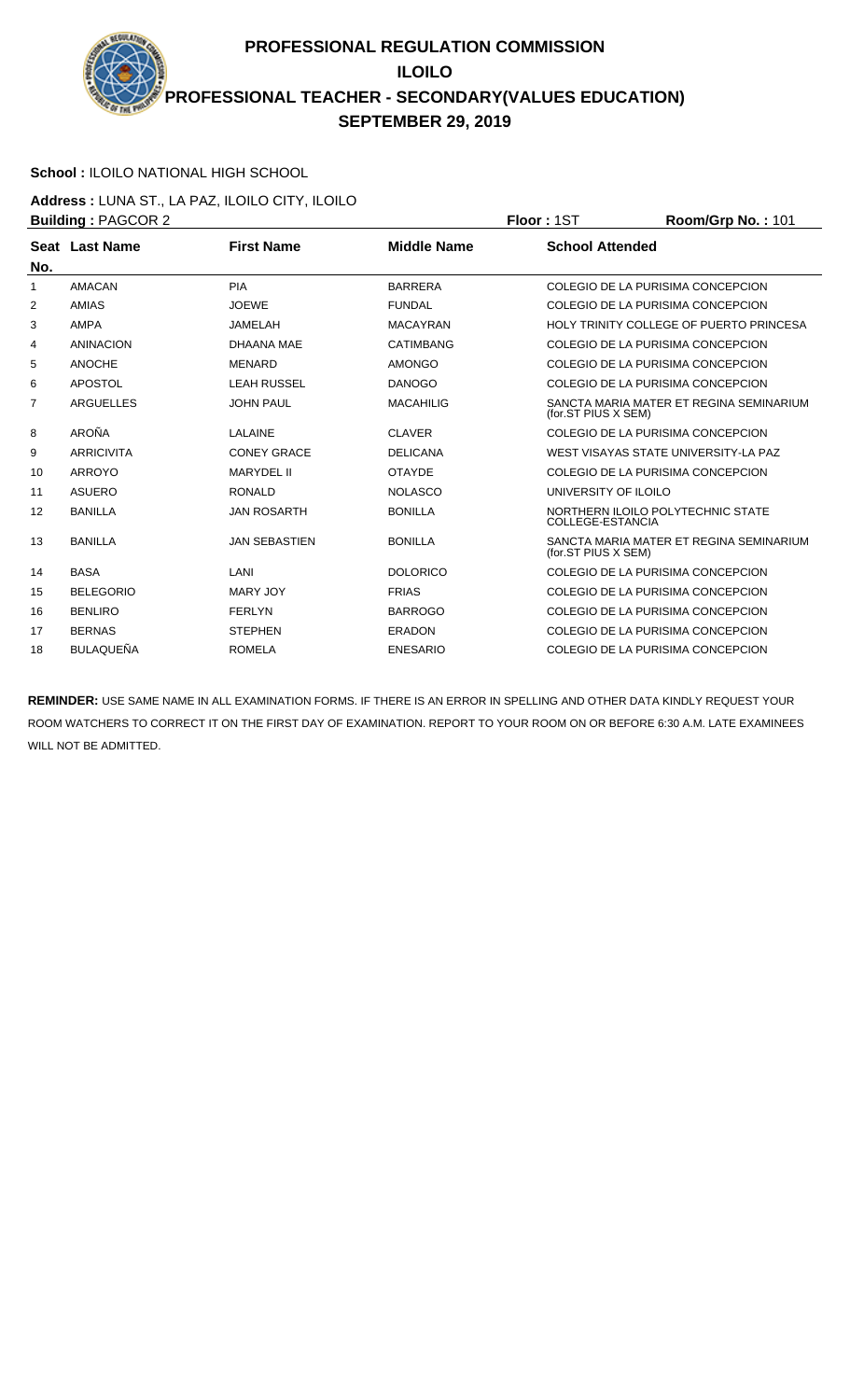**PROFESSIONAL REGULATION COMMISSION ILOILO PROFESSIONAL TEACHER - SECONDARY(VALUES EDUCATION) SEPTEMBER 29, 2019**

## **School :** ILOILO NATIONAL HIGH SCHOOL

**Address :** LUNA ST., LA PAZ, ILOILO CITY, ILOILO **Building :** PAGCOR 2 **Floor :** 1ST **Room/Grp No. :** 102

|     | <b>DUIIUIIIY.</b> FAUUUN 4 |                           |                     | <b>FIUUI - IJI</b><br><b>NUUIIIUI U INU.</b> . IUZ             |  |
|-----|----------------------------|---------------------------|---------------------|----------------------------------------------------------------|--|
| No. | Seat Last Name             | <b>First Name</b>         | <b>Middle Name</b>  | <b>School Attended</b>                                         |  |
| 1   | <b>BUNSALAN</b>            | <b>ANTONIO III</b>        | <b>BABAS</b>        | SANCTA MARIA MATER ET REGINA SEMINARIUM<br>(for.ST PIUS X SEM) |  |
| 2   | CABALLERO                  | <b>MARICRIS</b>           | YUBAL               | GSEF COLLEGE, INC.- CABATUAN, ILOILO                           |  |
| 3   | <b>CARROS</b>              | <b>JAMIL</b>              | <b>BILLEDO</b>      | COLEGIO DE LA PURISIMA CONCEPCION                              |  |
| 4   | <b>CLARIANES</b>           | <b>ENCARNACION</b>        | <b>TORRE</b>        | PIUS XII INSTITUTE                                             |  |
| 5   | <b>CUÑADA</b>              | <b>DAVID SOLOMON</b>      | <b>DELOS SANTOS</b> | SANCTA MARIA MATER ET REGINA SEMINARIUM<br>(for.ST PIUS X SEM) |  |
| 6   | <b>DANGAN</b>              | <b>REMSY</b>              | CATALAN             | COLEGIO DE LA PURISIMA CONCEPCION                              |  |
| 7   | DELA CRUZ                  | <b>FANNY</b>              |                     | COLEGIO DE LA PURISIMA CONCEPCION                              |  |
| 8   | <b>DIDULO</b>              | <b>ROVILYN</b>            | <b>DAPUGO</b>       | COLEGIO DE LA PURISIMA CONCEPCION                              |  |
| 9   | <b>DILAG</b>               | <b>KEPPEL ANN</b>         | <b>DIGNADICE</b>    | DOMINICAN COLLEGE OF ILOILO                                    |  |
| 10  | <b>DUCANES</b>             | <b>CHRISTIAN NEMO</b>     | <b>BICLAR</b>       | SANCTA MARIA MATER ET REGINA SEMINARIUM<br>(for.ST PIUS X SEM) |  |
| 11  | <b>DURAN</b>               | <b>GIDEON MARK</b>        | <b>SOLIS</b>        | SANCTA MARIA MATER ET REGINA SEMINARIUM<br>(for.ST PIUS X SEM) |  |
| 12  | <b>ERISPE</b>              | <b>REYIE JUDE</b>         | <b>IBABAO</b>       | SANCTA MARIA MATER ET REGINA SEMINARIUM<br>(for.ST PIUS X SEM) |  |
| 13  | <b>EROJO</b>               | <b>RECHIE</b>             | <b>HINGUILLO</b>    | COLEGIO DE LA PURISIMA CONCEPCION                              |  |
| 14  | <b>ESPAÑOLA</b>            | <b>JOSEPH</b>             | <b>ESPARTERO</b>    | UNIVERSITY OF ANTIQUE-TIBIAO                                   |  |
| 15  | <b>FANO</b>                | <b>RENCIL BEM</b>         | <b>FULLON</b>       | COLEGIO DE LA PURISIMA CONCEPCION                              |  |
| 16  | <b>FROFUNGA</b>            | <b>MERRY MAY MARJORIE</b> | <b>FUNTE</b>        | COLEGIO DE LA PURISIMA CONCEPCION                              |  |
| 17  | <b>FUASAN</b>              | <b>KRISTINE</b>           | <b>BELLEZA</b>      | COLEGIO DE LA PURISIMA CONCEPCION                              |  |
| 18  | <b>FUENTES</b>             | ANGELA                    | <b>MAGNO</b>        | COLEGIO DE LA PURISIMA CONCEPCION                              |  |
|     |                            |                           |                     |                                                                |  |

**REMINDER:** USE SAME NAME IN ALL EXAMINATION FORMS. IF THERE IS AN ERROR IN SPELLING AND OTHER DATA KINDLY REQUEST YOUR ROOM WATCHERS TO CORRECT IT ON THE FIRST DAY OF EXAMINATION. REPORT TO YOUR ROOM ON OR BEFORE 6:30 A.M. LATE EXAMINEES WILL NOT BE ADMITTED.